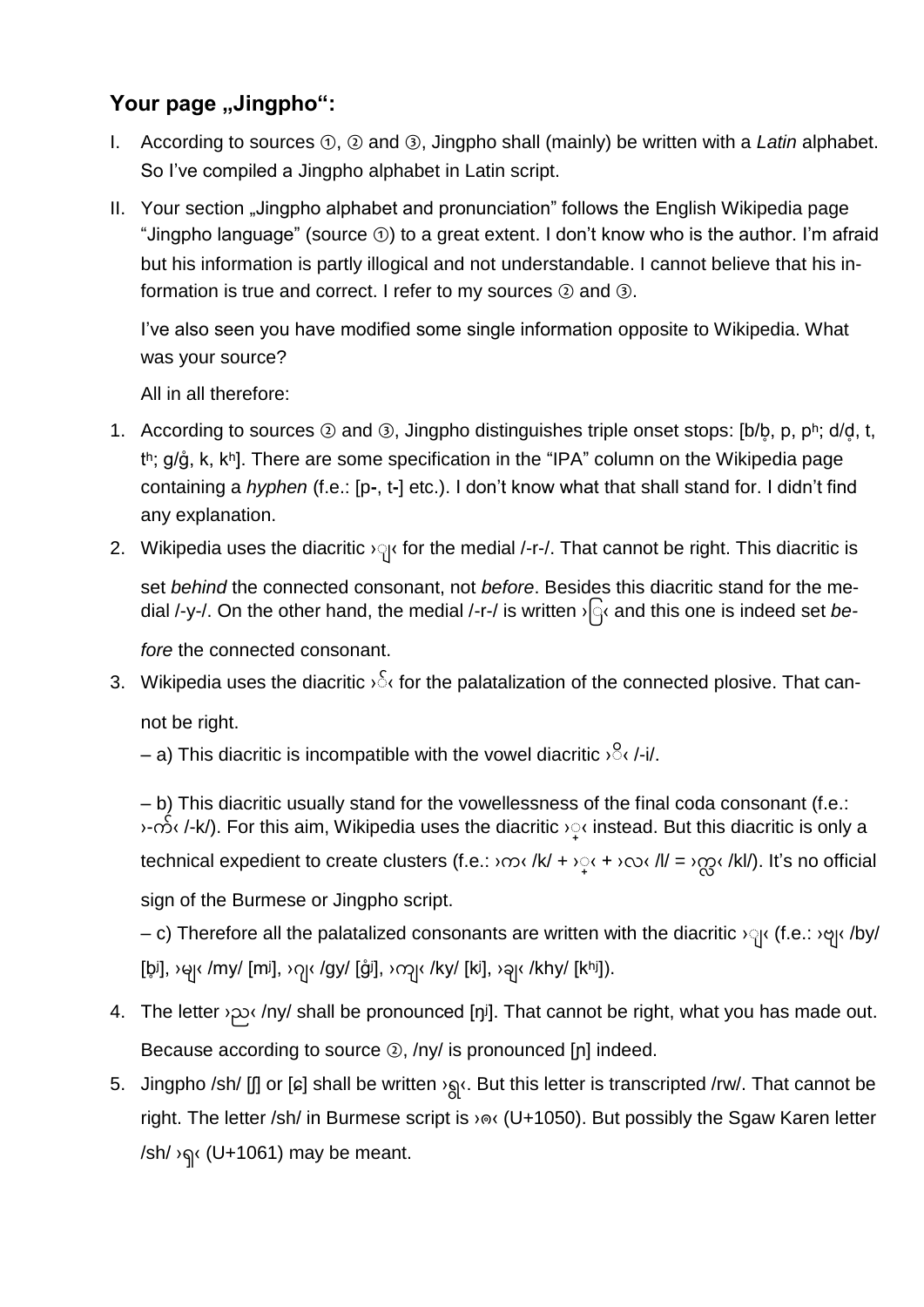- 6. According to source  $\odot$ , the letter  $\delta \delta$  shall stand for both /j/ [t] and /gy/ [kʲ]. Hardly possible! You have differentiated at least (see above at 3., too).
- 7. According to source ③, Jingpho shall have only *two* palatal stops [ʥ̥] /j/ and [ʨ] /c/, and the fricatives [ʦ~s] /ts/, [s~sʰ] /s/, [ɕ] /sh/ and /z/, which shall be pronounced [z], not [ʦ] (source ② as well); but the latter source lists a further /chy/ of unnamed pronunciation. For /sh/ see above at 5. But how the other sounds are written in the Burmese script for Jingpho is difficult to answer, because I didn't find any other source about the Burmese script for Jingpho.

‒ a) I think one may perhaps agree with the symbols ›ဇ‹ for /z/ (like Burmese) and ›သ‹ for

/s/.

‒ b) If, according to source ③, the /ts/ shall be pronounced as [s~ʦ] (in the Burmese language [s]), then one can expect that the symbol  $\infty$  stands for /ts/. Therefore it's obvious

that [dʑ] /j/ and [tɕ] /c/ are written › (« and › φι respectively.

‒ c) But it's possible, too, that Jingpho follows the *Burmese* pronunciation of ›စ‹ = [s] and ›ဇ‹ = [z]. Then /ts/ [ʦ~s] would probably be written ›သ‹ (Burmese: [θ]), and besides /j/ and /c/ could be written  $\log \sqrt{a}$  and  $\log \sqrt{a}$  respectively.

I prefer the last alternative.

- 8. In opposite to Wikipedia, you're right that  $\infty$  is pronounced [k<sup>h</sup>].
- 9. Your alphabet lists an odd symbol combination ›ၾက‹ meaning /kr (gy)/ [kᶾ]. But ›ၾ‹ is

the *Shan* letter "fa" (U+107E). Your sign would be transcripted /faka/. That cannot be right. So /kr/ is written  $\sqrt{q}$  (see above at 2.) and /gy/ is written  $\sqrt{q}$  (see above at 3.).

10. Your alphabet contains a symbol ›က်ွ< which shall mean /hky/ [kʰi]. But the diacritic ›ွ< is

the medial /-w-/; so your symbol is transcripted as final /-kw/. That cannot be (see also above at 3.). Therefore the sound [kʰʲ] is written ›ခုု‹.

11. The Latin written /iu/ shall be pronounced [iɑu] and the written /iau/ shall be pronounced [iu]. I think that's exactly the other way round! Besides:

‒ a) Neither source ② nor source ③ mention any diphthongs like [iu] or [iɑu] or [uɑ].

– b) You write /iau/ as ›အ္ဒီ‹ (Wikipedia as ›ຶ႕‹). But what shall that be? It's true the diacritic ›ຶ‹ is the long /ī/; but your diacritic ›ၞ‹ (U+105E) is the *Mon* medial /-n-/, and Wikipedia's ›႕‹ (U+1095) is the *Shan digit five*!

ec) Your sequence /ua/ [uɑ] may appear as medial /-wa/ and therefore written >- $\alpha$  (f.e.: ›ကွ‹ [kwa] /kwa/).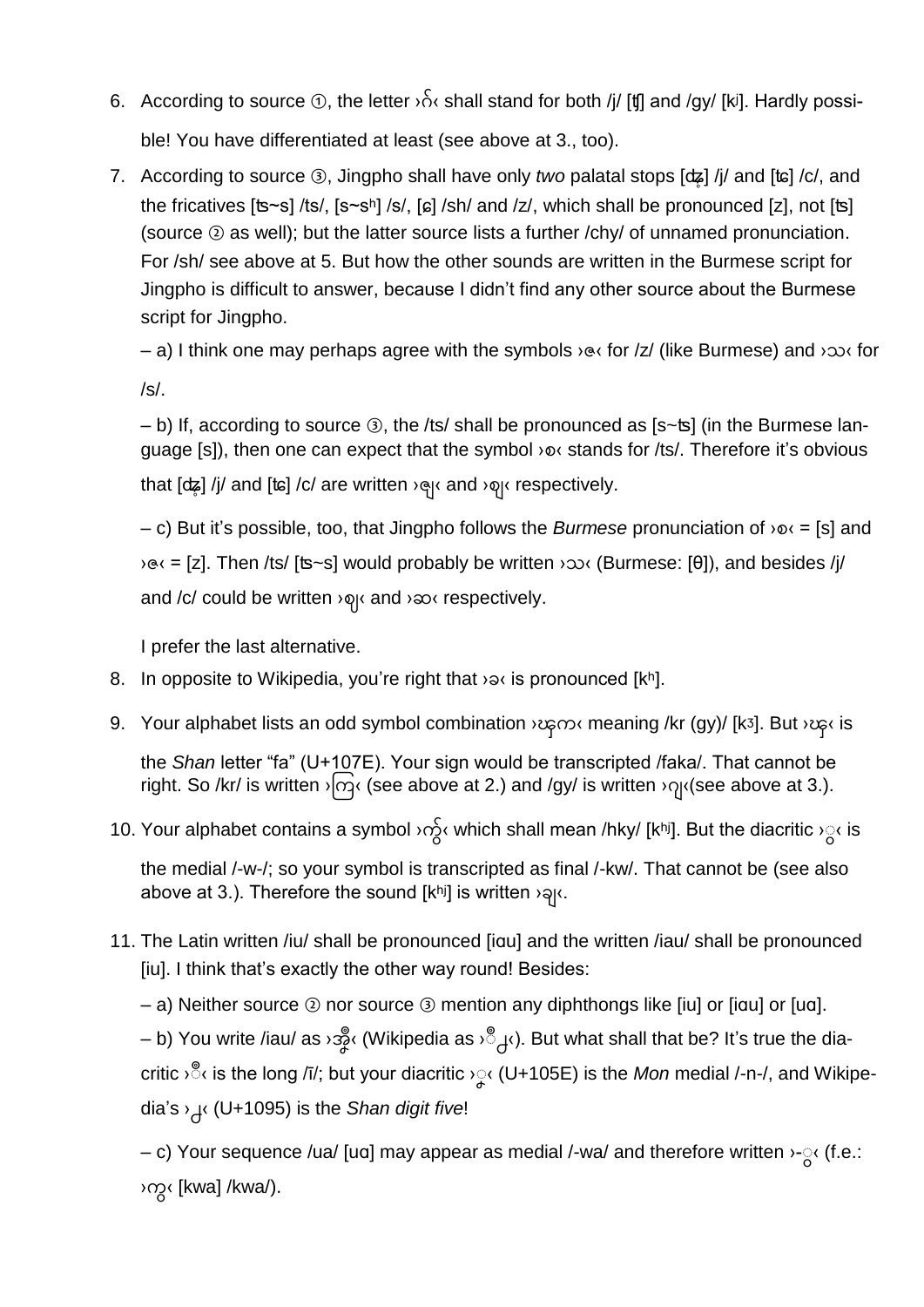— d) The Burmese double diacritic >়&/ui/ (for Jingpho /ui/ see below) shall stand for the closed [o] (source ④). According to source ②, Jingpho shall have such a sound in open unstressed penultimate syllables. But source ③ doesn't differentiate the both "O"s (open [o] and closed [o]) in writing.

- 12. According to source ③, [ai, au, oi, ui] are *no* diphthongs, but sequences of vowel plus glide. So they never occur in closed syllables. Therefore these sounds are written as  $\cdot$ - $\omega$ , -ဝ်, ေါယ်, ုယ်‹ transcripted /ay, aw, oy, uy/.
- 13. According to source ③, in opposite to Wikipedia, Jingpho has:

‒ a) *four* syllabic tones on sonorant-final (and vowel-final) syllables which are written in the Latin script by diacritics:

- $-$  (1) a high-level tone [-1] marked by an akute  $/$  /;
- ‒ (2) a mid-level tone [-˧], unmarked;
- $-$  (3) a low-falling tone [- $\sqrt{ }$ ] marked by a gravis  $\sqrt{ }$  /;

‒ (4) a high-falling tone [-˥˩] marked by a circumflexe /ˆ/, but only found in some particles, special words and interjections.

- ‒ b) only *two* syllabic tones on stop-final syllables (ending /-k, -p, -t, -ʔ/):
	- $-$  (1) a high tone [-1] marked by an akute  $/$  /;
	- $-$  (2) a low tone [-J] marked by a gavis  $\frac{\pi}{2}$ .
- 14. The problem: How are these tones written in the *Burmese* script for Jingpho? Wikipedia doesn't give an answer.

 $-$  a) In the Burmese language, the diacritic  $\infty$  is partly used to mark a *low* tone and the diacritic  $\triangle$ : to mark a *high* tone (source  $\circled{4}$ ). These diacritics could be used for Jingpho sonorant-final syllables as well (f.e.: ›ကာ‹ /kà/, ›ဂေb‹ /gò/, ›မ်ာ‹ /m̀/, ›တိာင်‹ /tìng/, ›နာဝဲ‹ /nàw/; ›မး‹ /má/, ›တေါး‹ /tó/, ›ကျူး‹ /kyú/, ›န်း‹ /ń/; ›မုင်း‹ /múng/).

‒ b) Then it would be no problem to leave the mid-level tone for *these* syllables unmarked.

‒ c) For stop-final syllables, only *one* tone marker is needed, because low tone syllables can be leave unmarked, and high tone syllables may be marked with the diacritic  $\mathcal{P}$ : (f.e.:  $\frac{1}{2}$ မြိတ်‹ /myìt/,  $\frac{1}{2}$ ဗုက်‹ /bùk/;  $\frac{1}{2}$ ငှတ်း‹ /ngút/,  $\frac{1}{2}$ ဖေါတ်း‹ /phót/).

15. But how is written or marked the final glottal stop [-ʔ] /-ʔ/ in the Burmese script for Jingpho? Not all Jingpho syllables with a final vowel are pronounced with a (written or unwritten) glottal stop. Wikipedia doesn't give an answer for this problem, too.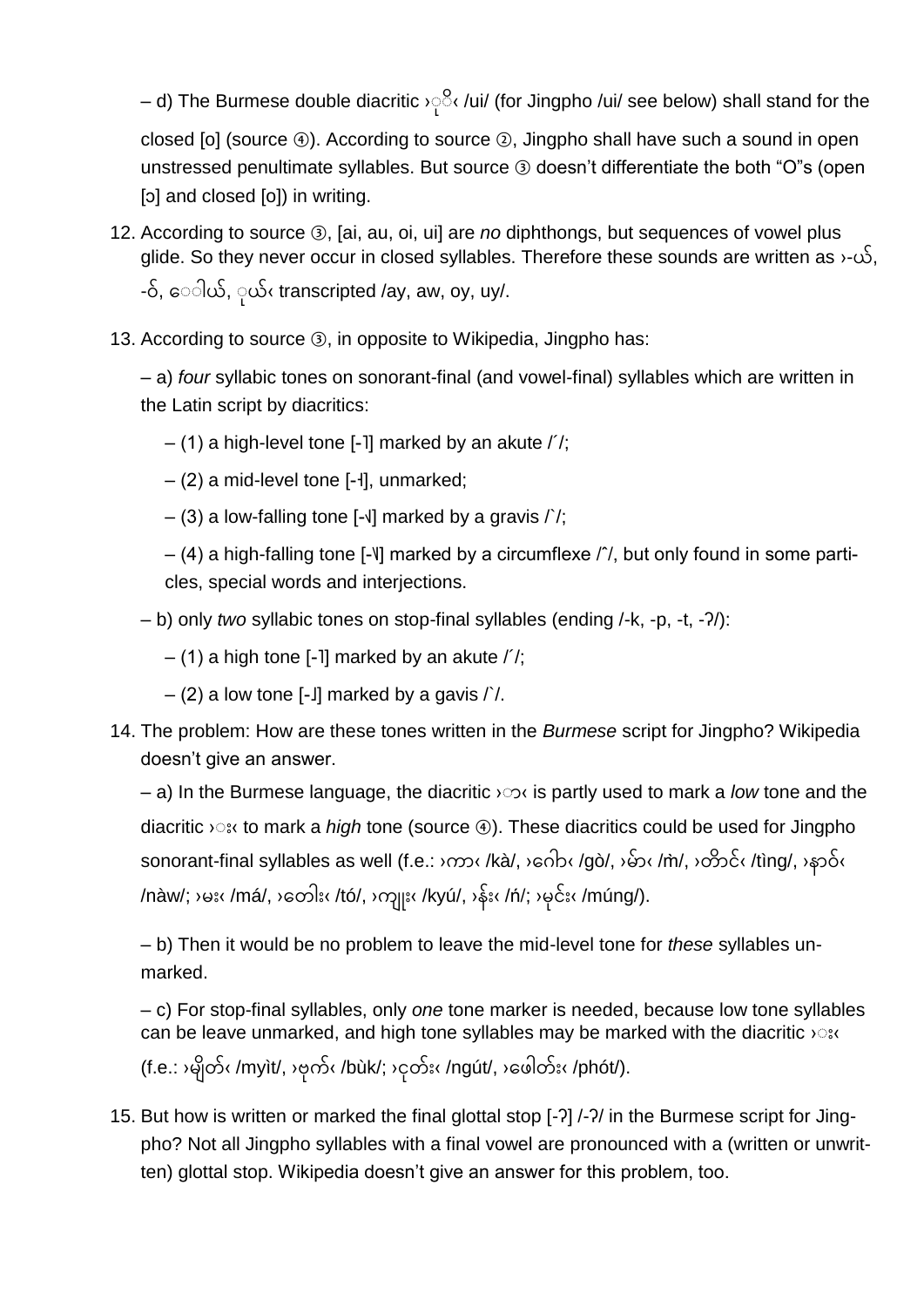I see four possibilities:

– a) The Burmese diacritic ›္‹ could be used (f.e.: ›ထ္l‹ /thùʔ/, ›ဖော္း‹ /phéʔ/).

– b) The Burmese letter ›အ‹ /ʔa/ plus the diacritic ›်‹ = ›-အ်‹ could be used (f.e.: ›ထုအ်‹  $/$ thù $?/$ ,  $>$ ေဖအ်း‹ $/$ phé $?/$ ).

– c) The Burmese language uses the four stops  $\cdot$ -က် $\cdot$  /-k/,  $\cdot$ -ပ် $\cdot$  /-p/,  $\cdot$ -တ် $\cdot$  /-t/,  $\cdot$ -စ် $\cdot$  /-c, -s/ as

a final glottal stop [-ʔ]. In the Jingpho language, the first three are full pronounced as [-k, p, -t]. Therefore it would be possible to use the free symbol  $\infty$  as a final glottal stop (f.e.: ›ထစ်‹ /thùʔ/, ›ဖေစ်း‹ /phéʔ/).

– d) A further possibility would be to use the unused letter  $\cos$  /\*h/ plus the diacritic  $\sqrt{3}$ (f.e.: ›ထုဟ်‹ /thùʔ/, ›ဖေဟ်း‹ /phéʔ/.

Have you any idea or a source to find out what's right in the Burmese script for Jingpho?

III. According to source  $\odot$ , the proper name of Jingpho is pronounced [tain |pho^2|, and this name is written in Latin script ›Jìngphòʔ‹ (cf. source ③). You write the proper name in Burmese script "ဂျိမ်းဖော". I don't know what your source was. But I'm afraid, this spelling

can't be right, becuse this spelling is transcripted /gyim:pho/. Because:

 $-$  a) According to source  $\odot$  (and even source  $\odot$ ), Jingpho /gy/ is pronounced [ $\ddot{q}$ i] (and /ky/ [kʲ] respectively) (cf. source  $\circled{3}$ : /gy/  $\neq$  [c $\sharp$ ]).

 $-$  b) According to source  $\circled{3}$ , Jingpho /gy/ shall be written in Burmese script  $\delta_1$  whereas your sign  $\log$  shall not exist (Because of the diacritic  $\log$  see above at II.3.).

 $-$  c) According to source  $\textcircled{1}$ , your sign  $\delta$  shall be written /my/ and pronounced [mi],

whereas the coda /-ing/ shall be written in Burmese script ›<sup>S</sup>c<sup>{</sup> (but about this see above

at II.3.). That's not compatible.

**–** Source ① doesn't show a sign  $\infty$ : for Jingpho (but about this see above at II.14.).

Therefore your spelling *cannot* be correct! I think that's perhaps the name written in the orthography of the *Burmese* language.

In my opinion, the proper name may possibly be written ›ဈိဉင်ဖေါ်<.

- IV. There are some further remarks to Jingpho:
	- 1. According to source ②, the stress rests on the last syllable in disyllabic words with exceptions for compound nouns and some adverbs. The stress in trisyllabic words is on the last syllable with a slight accent on the first syllable, excepting words ending in /-sha/, then the penultimate syllable is stressed.